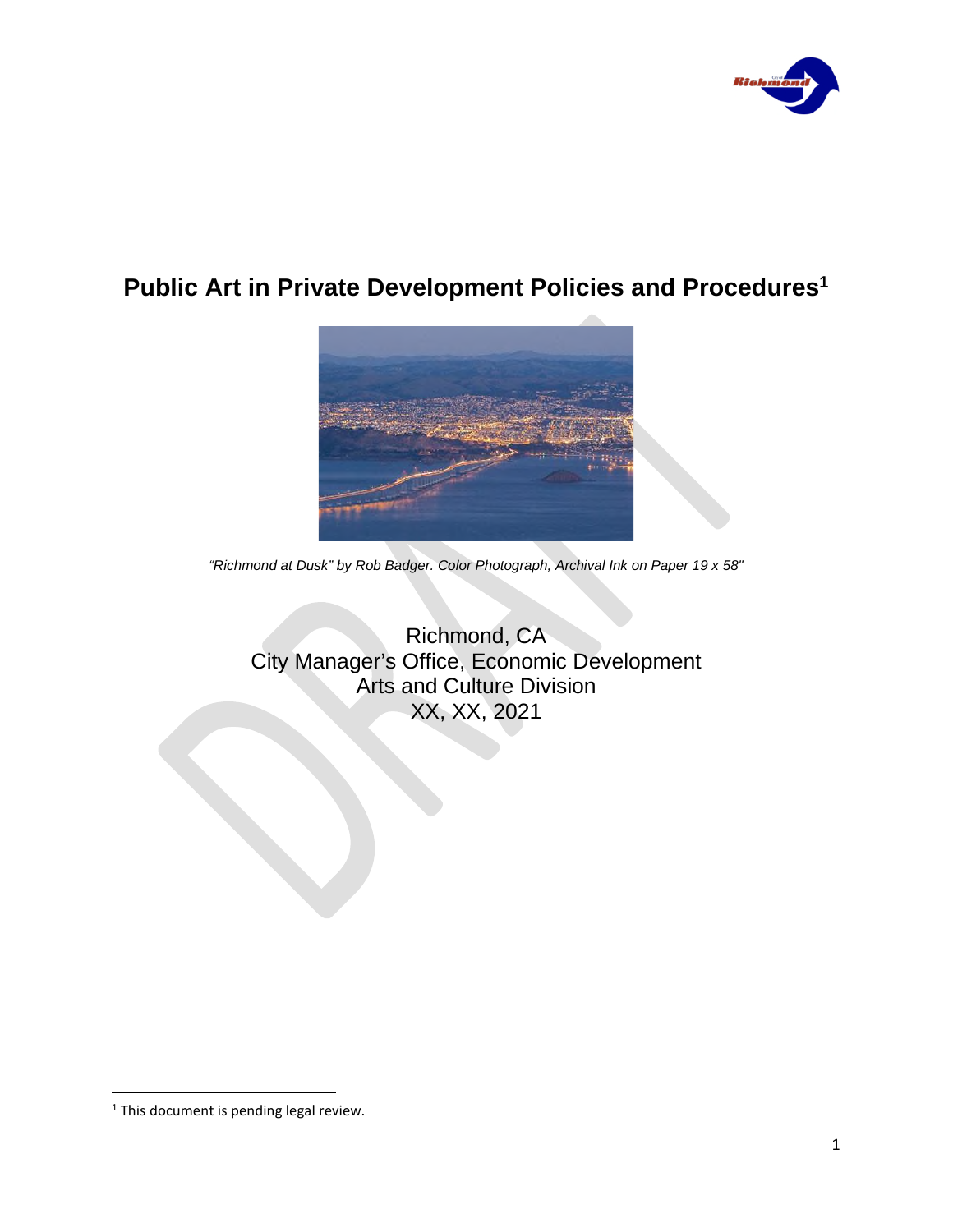

# **Table of Contents**

#### **Contents** Public Art in Private Development Application Form 3

| Public ALC III FIIVALE DEVENDITIENT Application Form                               |    |
|------------------------------------------------------------------------------------|----|
| RE: Public Art in Private Development in Richmond                                  | 4  |
| <b>Process Chart</b>                                                               | 6  |
| Public Art In Private Development Payment Schedule                                 | 6  |
| Public Art Advisory Committee Application Checklist And Information Initial Review | 7  |
| Public Art Advisory Committee Application Checklist And Information Final Review   | 9  |
| Public Art in Private Development Program Frequently Asked Questions               | 9  |
| <b>Guide to Public Art Resources</b>                                               | 15 |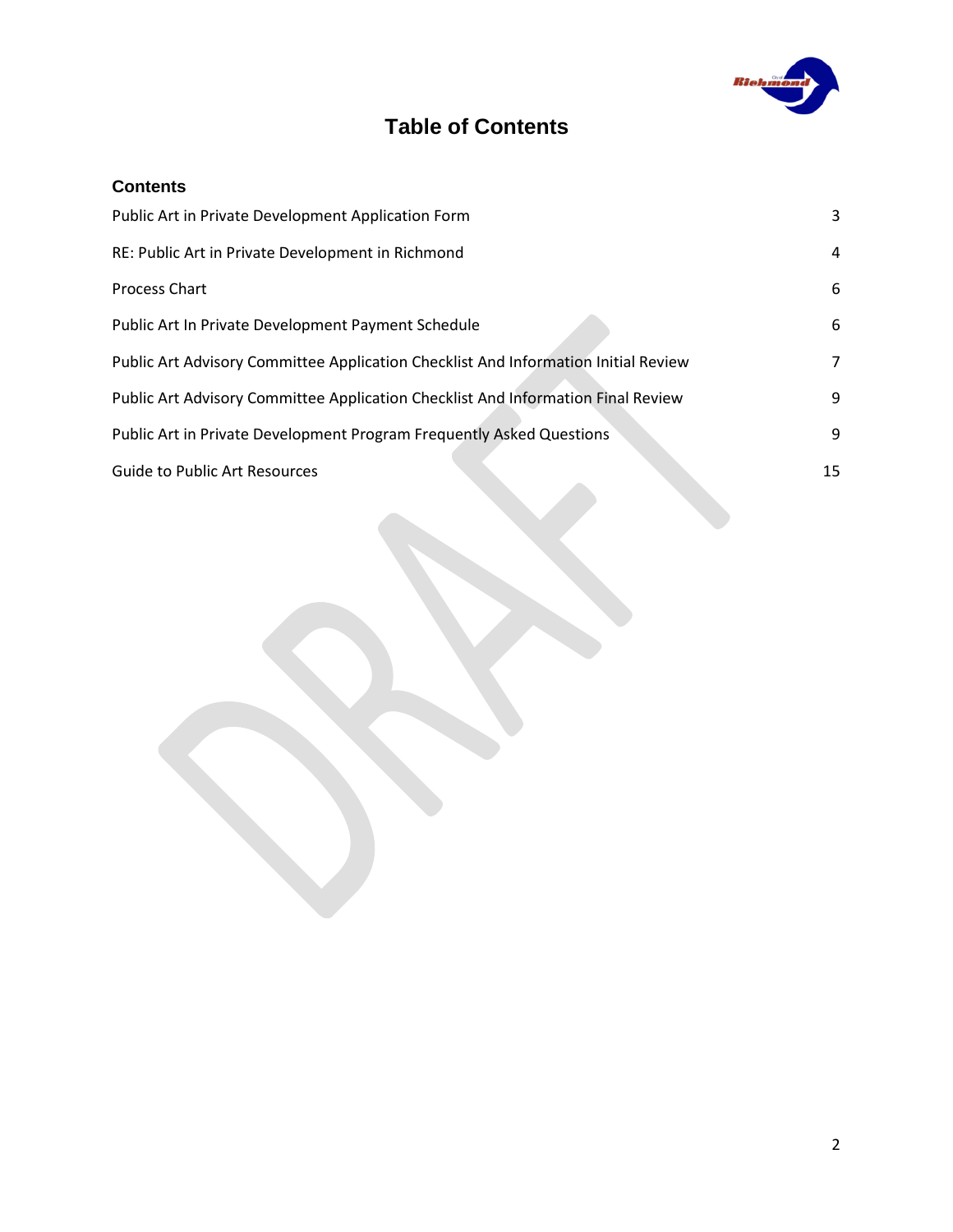

## **Public Art in Private Development Application Form**

(to be completed by Applicant and submitted to Arts and Culture staff)

Richmond's One Percent for Public Art of Private Projects Program Ordinance, adopted by the City of Richmond in 2017, establishes a requirement for developers to include on-site publicly accessible art valued at one percent (1%) of the building development cost or pay an in-lieu contribution of one percent (1%) of the building development cost to the City's Public Art Projects account as set forth in Section 12.62.100. This is applicable to new commercial structures, industrial structures, multifamily projects with 10 or more units, and all construction of building additions,renovations and/or tenant improvements exceeding \$500,000.00 in building costs. Costs incurred and/or attributed to compliance with the identification and/or mitigation of seismic hazards, environmental conditions, including hazardous or toxic materials, or retrofitting for solar energy or other energy-saving facilities relating to existing structures shall not be included in calculating a project's building development cost.

| <b>DEVELOPMENT ADDRESS:</b> | <b>ESTIMATED BUILDING DEVELOPMENT</b><br>COSTS (labor and materials):<br><b>ESTIMATED DEVELOPMENT SIZE (square</b> |
|-----------------------------|--------------------------------------------------------------------------------------------------------------------|
|                             | feet):                                                                                                             |
| APPLICANT / ARCHITECT NAME: | <b>OWNER NAME:</b>                                                                                                 |
| <b>ADDRESS:</b>             | <b>ADDRESS:</b>                                                                                                    |
| <b>PHONE:</b>               | <b>PHONE:</b>                                                                                                      |
| EMAIL:                      | EMAIL:                                                                                                             |

The ordinance provides an option of commissioning artwork on your site equal to the cost of 1% of the estimated building development costs **or** paying the 1% to the Public Art Projects Account in-lieu of commissioning artwork.

#### **Final building development costs to be confirmed at time of Building Permit application.**

Should the final building development costs (labor and materials) submitted for the purpose of Building Permit application indicate a higher amount, then the 1% fee will be based on the higher building development costs.

1% of Estimated Building Development Costs: \$ \_\_\_\_\_\_\_\_\_\_\_\_\_\_\_\_\_\_\_\_\_\_\_\_\_

| Please choose one of the following options: |  |
|---------------------------------------------|--|
| Placement of original public art on site    |  |

Payment of in-lieu fee to Public Art Projects Account

| Applicant Signature: | Date: |
|----------------------|-------|
|                      |       |

| ate: |  |  |
|------|--|--|
|      |  |  |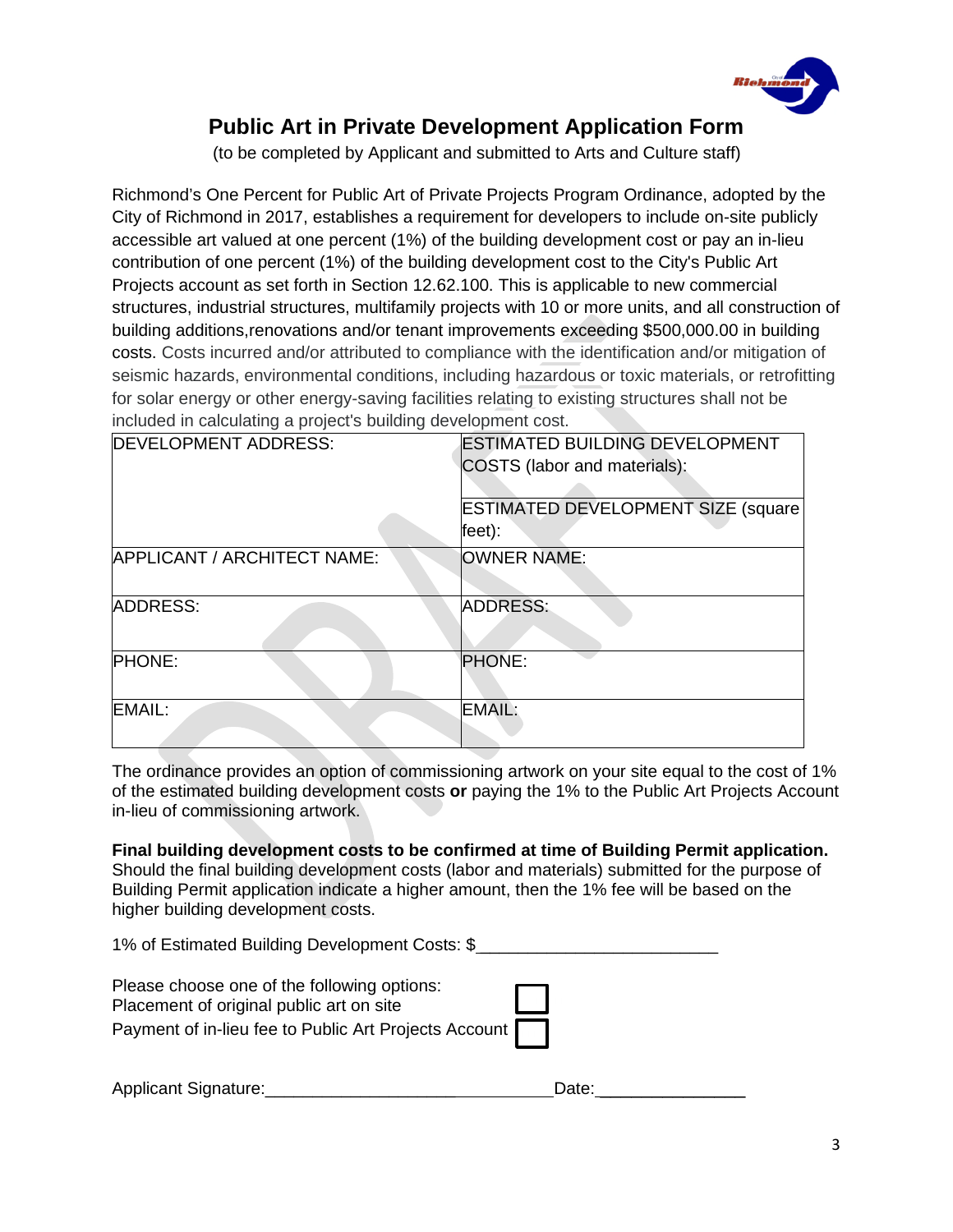

#### RE: Public Art in Private Development in Richmond

#### Dear Property Owner/Developer:

On July 18, 2017, the Richmond City Council adopted an Ordinance to add chapter 12.62 to the Municipal Code establishing a requirement for public art in construction projects. Richmond's One Percent for Public Art of Private Projects Program Ordinance establishes a requirement for developers to include on-site publicly accessible art valued at one percent (1%) of the building development cost or pay an in-lieu contribution of one percent (1%) of the building development cost to the City's Public Art Projects account as set forth in Section 12.62.100. This is applicable to new commercial structures, industrial structures, multifamily projects with 10 or more units, and all construction of building additions, renovations and/or tenant improvements exceeding \$500,000.00 in building costs.

Public art enhances the quality of life in a community, providing benefits to the developer and the public. Some of these benefits are outlined in the attached ordinance and embody the goals for the Public Art in Private Development Program:

- Further enhance a diverse and stimulating cultural environment for residents of, and visitors to, the City of Richmond
- Create a unique sense of place throughout the City of Richmond
- Increase the economic sustainability of artists and arts organizations as a key to the vitality of the City of Richmond
- Promote greater economic vitality through the aesthetic enhancement of the City's public spaces, thereby making Richmond a more attractive environment for regional and local businesses

The ordinance gives you the option of commissioning artwork on your site equal to the cost of 1% of the estimated building development costs (labor and materials) **or** paying the 1% to the Public Art Projects Account in-lieu of commissioning artwork. Should you decide to make the in-lieu contribution, then those funds are due alongside the building permit application. No presentations to the Public Art Advisory Committee or meeting with the Arts and Culture Manager will be required.

Should you decide to create original public art on site, the process is key to successful outcomes. Artwork is best integrated into a construction project when the artist is identified early enough in the project planning to become part of the design team. Artists will often see opportunities to leverage existing construction budgets and create more impactful artworks when they are brought into the process early. The ordinance allows for a very broad spectrum of types of artwork allowed to be commissioned on site; this creates opportunities for developers and artists to create engaging and diverse art experiences for the community. Should you decide to commission artwork on site, then the steps of the process are as follows: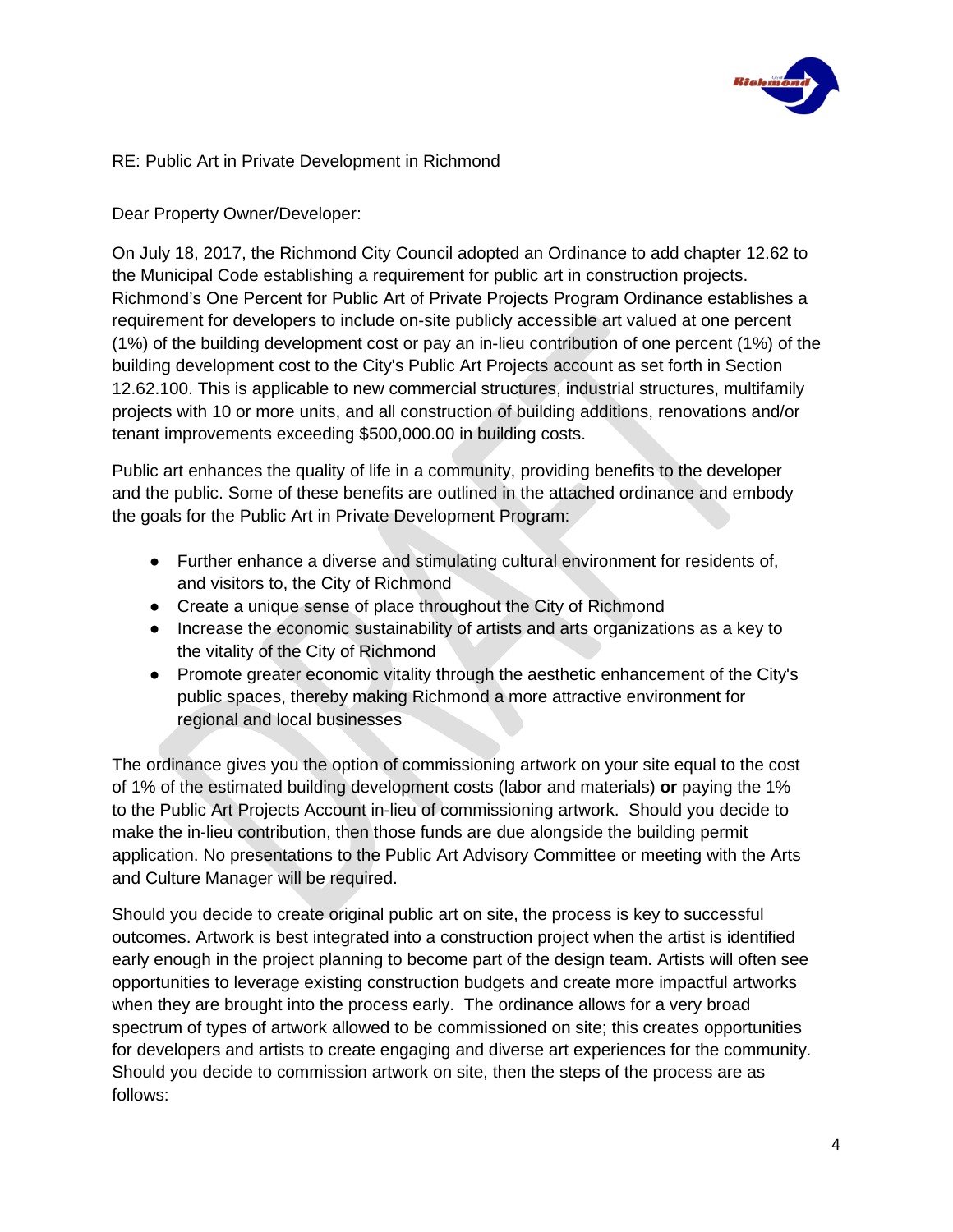

- 1. Meet with the Arts and Culture Manager within 60 days of the initial application to the Planning Department. At this meeting, you will get more detailed information on the process, resources available, and discuss the possible types of artwork you are interested in commissioning. Physical artwork may require stamped engineering drawings and permits and have specific insurance requirements, and environmental review may be required.
- 2. Preliminary review with the Public Art Advisory Committee (PAAC), a subcommittee of the Richmond Arts and Culture Commission. At preliminary review, you will present your development project and your outlined plan for artist selection. You can gain input from the Committee as to types of artists or artworks that may be best suited for the development.
- 3. Optional: You may also present to the PAAC multiple times through the development of your proposal if PAAC input would be beneficial. These additional presentations are not required.
- 4. Final review with the PAAC. At the final review, the Committee will want to review the chosen artist, the final art concept proposal, a budget breakdown, and a timeline for installation. Then the PAAC approves or denies the proposal and provides a recommendation for approval or rejection to the Richmond Arts and Culture Commission (RACC). If the Commission approves the proposal, it shall forward a recommendation to the City Council for acceptance of projects that are funded through the Public Art Projects Account over \$10,000. Public Art approvals shall be obtained as early as possible in the project application process. Once the application is approved by the RACC, the developer may submit the building permit. On-site publicly accessible art is subject to, and shall comply with, all applicable City ordinances and laws and regulations of other governmental agencies. Prior to construction, the applicant shall identify and secure all applicable permits from affected City divisions and departments.
- 5. The artwork and identification signage must be installed and verified by City staff prior to the issuance of the final Certificate of Occupancy or Final Inspection.

We look forward to working with you to make this new ordinance work for you and the City.

We hope that the information presented in this packet is informative regarding the public art in private development ordinance. Please feel free to call or email the Arts and Culture Manager at 510-620-6952 or Winifred day@ci.richmond.ca.us.

Sincerely,

Winifred Day Arts and Culture Manage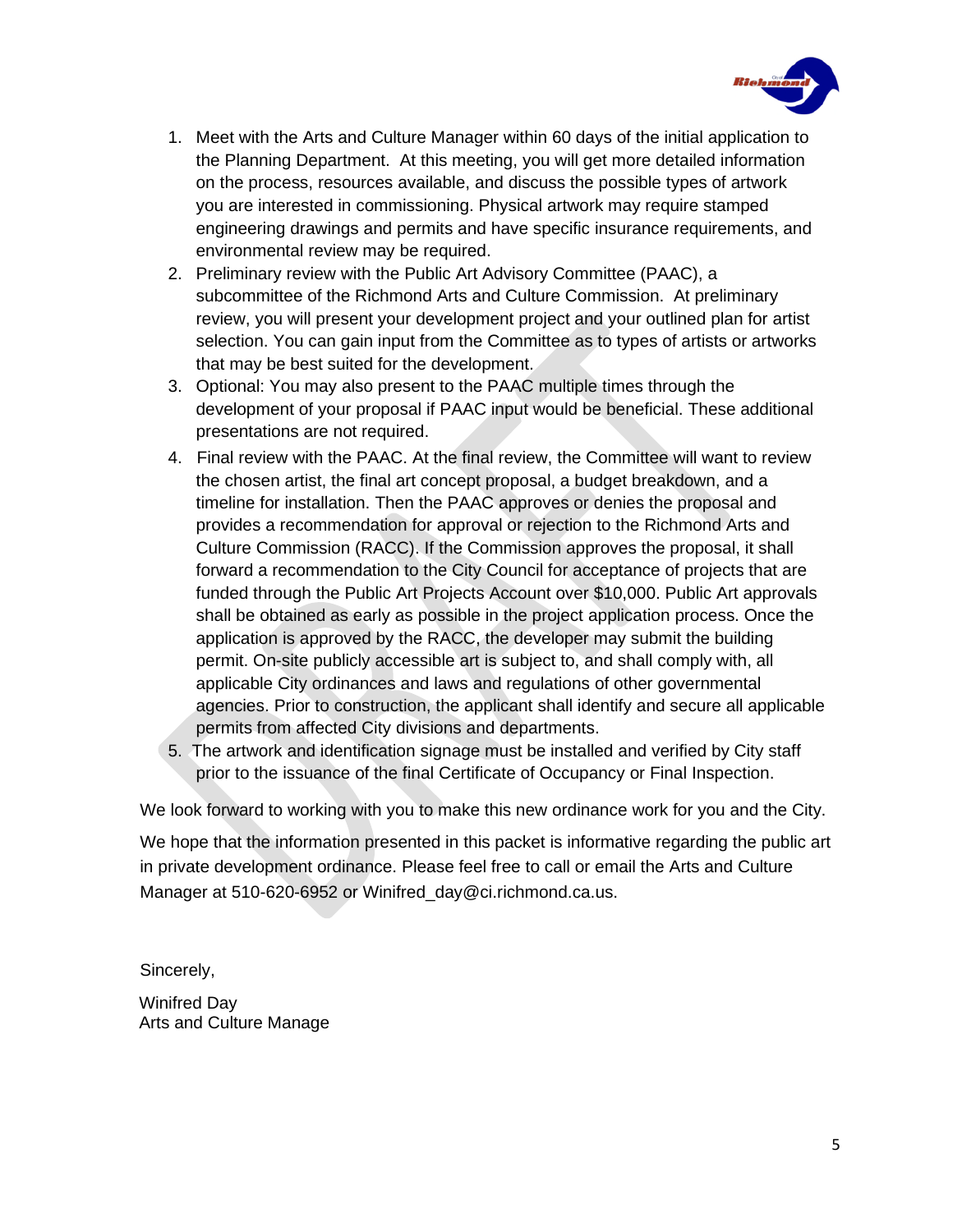#### **Process Chart**

#### Public Art In Private Development Application Form

Developer submits the Application Form to Arts and Culture Director at winifred\_day@ci.richmond.ca.us within 60 days of Planning Intake Meeting and Application. Developer selects an option below.

Developer submits a Public Art in Private Development Application Form to the Public Art Program within 60 days of Planning Intake Meeting and Application.

#### **Option 1: Onsite Art (1%) Developer chooses to place on-site art.**

Intake Meeting With Arts and Culture Director: Developer meets with Arts and Culture director to discuss process for commissioning public art:

Application for Public Art Advisory Committee review Project Management

Artwork types and integration of art into site

Selection process or direct art purchase

Contract and financial management

Fabrication and Installation

Maintenance and care management

Physical artwork may require stamped engineering drawings and permits and have specific insurance requirements, and environmental review may be required.

Initial Review By Public Art Advisory Committee (PAAC) (See Application Checklist for Public Art Advisory Committee Review): Developer presents development plans to integrate Public Art into the site and receives recommendations from PAAC. Review will take place within 90 days of receipt of Application for PAAC review.

Final Review By Public Art Advisory Committee (See Application Checklist for Public Art Advisory Committee): Developer submits Final Art Plan which will include selected commissioning process, art concept, budget, timeline, maintenance information, and information about the chosen artist. Art Plan will be reviewed by PAAC within 60 days of submission of materials. PAAC will submit recommendation of approval or rejection to Richmond Arts and Culture Commission (RACC). If the Commission approves the proposal, it shall forward a recommendation to the City Council (for acceptance of projects that are funded through the Public Art Projects Account over \$25,000)

#### **Option 2: In-Lieu Payment (1%) To Public Art Fund Developer chooses to pay the in-lieu fee.**

₩

CONTRIBUTION TO PUBLIC ART PROJECTS FUND Developers submit the payment alongside building permits for 1% paid to the Public Art Projects Account. To verify that it has been paid, the Arts and Culture Manager signs the permit card. The developer and/or owner may, by special application and review by the Public Arts Advisory Committee and approval by the Richmond Arts and Culture Commission, satisfy the in-lieu contribution with

the inclusion of space within the development project that is generally open to the public during regular business hours and is dedicated by developer and/or owner for regular use as a rotating art gallery, free of charge and/or with developer and/or owner's provision, design and commitment of at least five hundred (500) square feet of space within the development project, to be made available to the public for the primary use of arts and cultural programming. If expenditures do not utilize the entire 1% of the Building Development Costs, the remainder shall be deposited into the Public Art Projects Account.

Public Art approvals shall be obtained as early as possible in the project application process. Once the application is approved by the RACC, the developer may submit the building permit. On-site publicly accessible art is subject to, and shall comply with, all applicable City ordinances and laws and regulations of other governmental agencies. Prior to construction, the applicant shall identify and secure all applicable permits from the Planning and Building Services Departments and other affected City divisions and departments.

Final Inspection: Arts and Culture Director confirms that artwork was installed as approved by PAAC prior to the final Certificate of Occupancy issuance.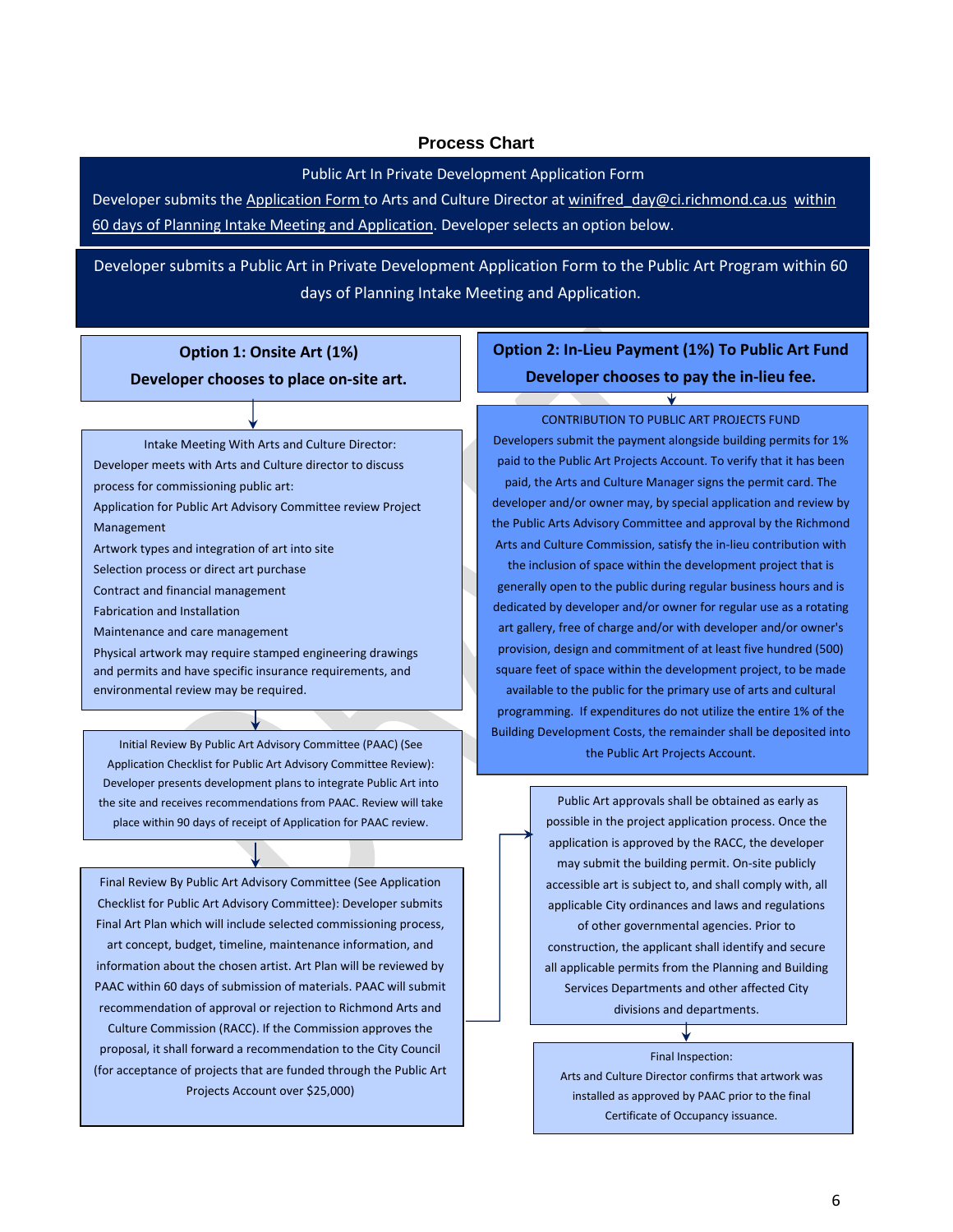#### **Public Art In Private Development Payment Schedule**

1% of the estimated Building Development Costs will constitute the Public Art Budget

#### **ON-SITE PUBLIC ART - City Staff**

**Managed:** Developer contracts Arts and Culture Director to project manage the entire commissioning process. Up to 20% of the Art Budget will be utilized for project management and administrative costs.\* Developer will enter into a separate contract with Artist to pay for art on-site.

 $\overline{\textbf{v}}$ 

#### **ON-SITE PUBLIC ART –**

**Independent Art Consultant**: Developer contracts a private Art Consultant to project manage the entire commissioning process. 5% of the Art Budget will be used for City administrative costs. \* Developer will enter into separate contracts with Art Consultant and Artist.

**IN-LIEU CONTRIBUTION TO PUBLIC ART FUND:** Developer chooses to make a contribution to the Public Art Projects Account in lieu of providing onsite art and pay 1% of Estimated Building Development Costs

#### Intake Meeting With Planning Department

Estimate Construction Valuation (materials and labor) of the Development Project. (*1% of the estimated building development costs will constitute the Public Art Budget. Final amount to be confirmed at time of Building Permit Application)*

PAYMENT 1 How much: 50% of the total Project Management and admin fees (PMAF). PMAF is up to 20% of Art Budget. When: within 30 days of the project management agreement is signed

PAYMENT 2 How much: 40% of the total Project Management and admin fees (PMAF). PMAF is up to 20% of Art Budget. When: within 60 days of submission of a complete application for the Final Review by the Public Art Advisory Committee

PAYMENT 3 How much: 10% of the total Project Management and admin fees (PMAF). PMAF is up to 20% of Art Budget. When: within 30 days of Arts and Culture Director confirmation that artwork was installed as approved by PAAC

PAYMENT 1 How much: 50% of the total Administration fee. Admin fee is 5% of Art Budget. When: within 30 days of submission of an application for the Initial Review by the Public Art Advisory Committee

PAYMENT 2 How much: 50% of the total Administration fee. Admin fee is 5% of the Art Budget. When: within 60 days of submission of a complete application for the Final Review by the Public Art Advisory Committee

.

#### V PAYMENT 1

How much: 1% of Estimated Building Development Costs When: Paid alongside BUILDING PERMIT In special applications where developer/owner has been allowed to build rotating art galleries and/or arts and cultural programming space, the remainder of the 1% of

Building Development Costs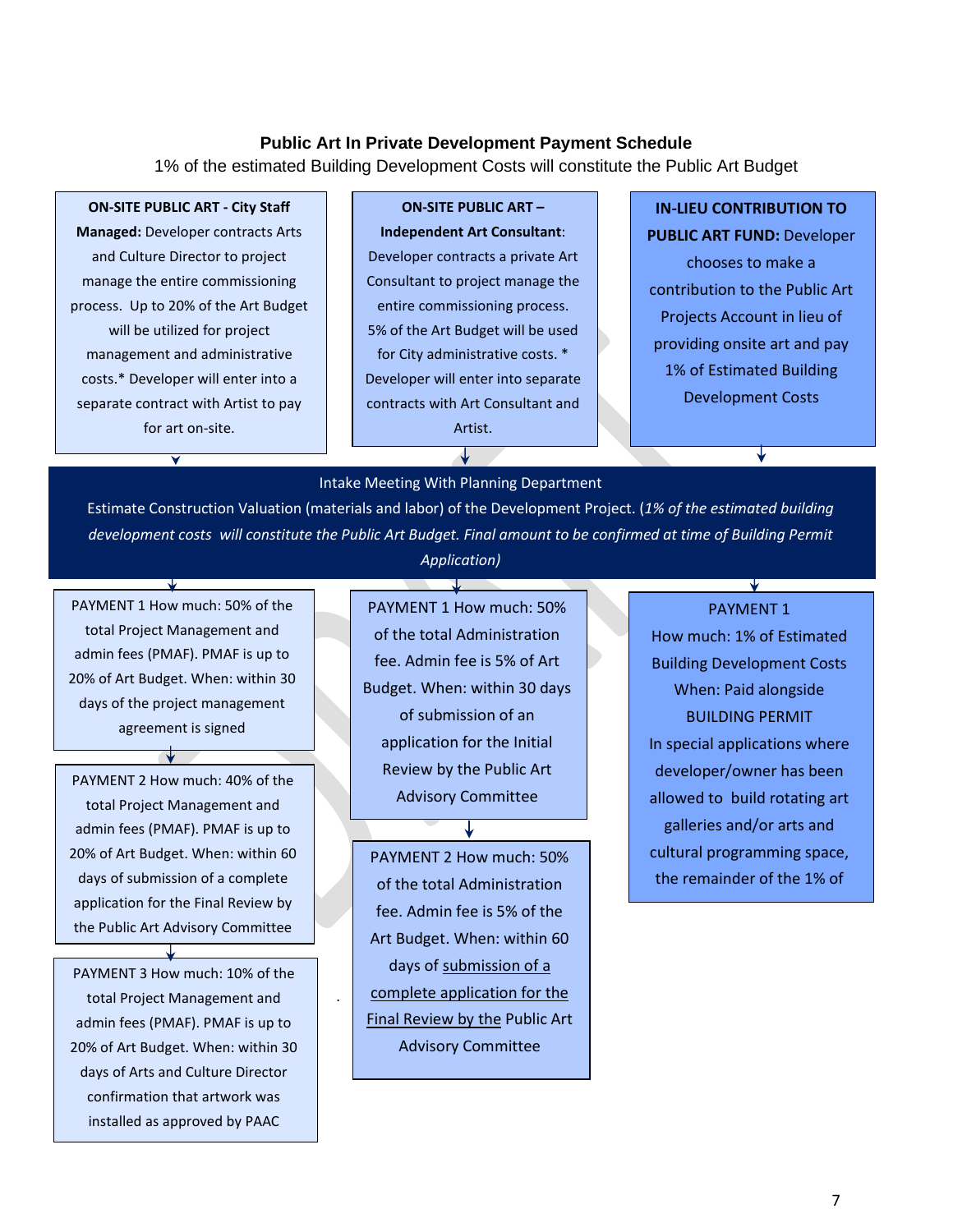#### **Public Art Advisory Committee Application Checklist And Information Initial Review**

Applicants must meet with the Arts and Culture Manager and submit a Public Art in Private Development Application Form prior to submitting application materials for initial review by the Public Art Advisory Committee (PAAC). PAAC meets on the 2nd Tuesday of the month at 7:00 pm. The meetings are held on Zoom and were held at the Point Molate Conference Room, 450 Civic Center Plaza, 2nd Floor prior to the COVID-19 pandemic. Applicants must submit the following materials electronically one week prior to the meeting to winifred\_day@ci.richmond.ca.us:

- 1. A written summary of the project: this should include the approximate art budget, the art selection plan and consultant, timeline for the project, and an overview of the development.
- 2. PDF files of the overall site and existing drawings.
- 3. A PDF of the powerpoint presentation of the project that will be given at the meeting.
- 4. Name and contact information for the person who will be presenting the project to the Commission.

#### **What you can expect:**

Items 1-3 will be distributed to the Committee in advance of the meeting. You will have 15 minutes to present the project to the Committee. The Committee will then have the opportunity to ask questions and make recommendations regarding the possible placement of artworks, types of artwork or artists that may be appropriate to the site, and point out areas of concern. Preliminary review is not an action item with an approval, but an opportunity for you to get input that will help make the final artwork more successful.

#### **Next Steps:**

Once you have completed the selection process for an artist and proposal, then you must return to the Public Art Advisory Committee at least one more time for Final Approval before fabrication can begin on the artwork. You may present to PAAC additional times throughout this process if PAAC input would be beneficial for the project, however it is not required. It is highly recommended that your art consultant stay in close contact with Arts and Culture staff or that you hire City staff to manage the process for you. Once the Final Approval is presented, the PAAC must provide a recommendation of approval or rejection to the Richmond Arts and Culture Commission. If the Commission approves the proposal, it shall forward a recommendation to the City Council for acceptance of projects that are funded through the Public Art Projects Account over \$10,000.

#### **Questions:**

Contact Winifred Day at Winifred day@ci.richmond.ca.us with questions.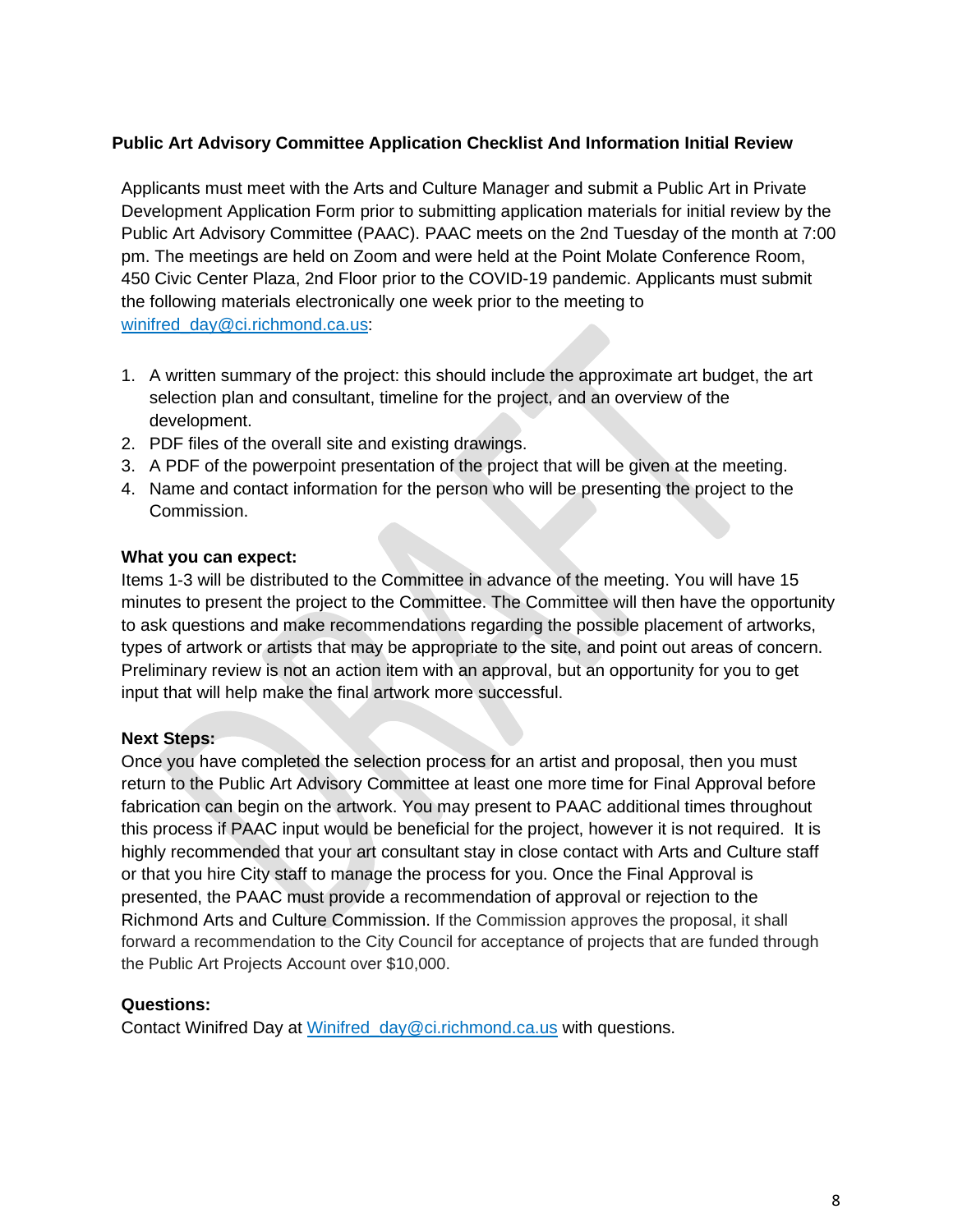#### **Public Art Advisory Committee Application Checklist And Information Final Review**

Applicants must have met with the Arts and Culture Manager, submitted a Public Art in Private Development Application Form, and completed an Initial review by the PAAC prior to submitting application materials for final review by the Public Art Advisory Committee. PAAC meets on the 2nd Tuesday of the month at 7:00 pm. The meetings are held on Zoom and were held at the Point Molate Conference Room, 450 Civic Center Plaza, 2nd Floor prior to the COVID-19 pandemic. Applicants must submit the following materials electronically one week prior to the meeting to winifred\_day@ci.richmond.ca.us:

- 1. A written summary of the art selection process (how the artwork(s)/ artist were selected).
- 2. Samples of the artist's previous work and a resume.
- 3. Description of the proposed artwork, including dimensions, materials, method of construction.
- 4. Detailed drawings or photographs of the proposed artwork, including a rendering in-situ.
- 5. A rendering showing the artwork, along with the locations for any lighting, the identification plaque, and other elements included in the proposal associated with the art installation.
- 6. A detailed timeline and itemized budget, including installation, artist fees, art consultant fees.
- 7. A statement on the maintenance requirements for the artwork(s).

### What you can expect:

Items 1-7 will be distributed to the Public Art Advisory Committee in advance of the meeting. You will have 20 minutes to present the art plan to the Public Art Advisory Committee. The Committee will then have the opportunity to ask questions and make recommendations regarding the artwork and point out areas of concern. Final review is an action item requiring PAAC to provide a recommendation of approval or rejection to the RACC, which approves or rejects the proposal.

Next Steps:

Once you have the recommendation from PAAC and approval of the RACC, the proposal has been approved. No presentation is required for RACC approval. If the Commission approves the proposal, it shall forward a recommendation to the City Council for acceptance of projects that are funded through the Public Art Projects Account over \$10,000. Public Art approvals shall be obtained as early as possible in the project application process. Building permits may be secured after Public Art approval. On-site publicly accessible art is subject to, and shall comply with, all applicable City ordinances and laws and regulations of other governmental agencies. Prior to construction, the applicant shall identify and secure all applicable permits from affected City divisions and departments. Prior to the issuance of your Certificate of Occupancy or Final Inspection, the Arts and Culture staff must confirm that the artwork was installed as approved by the PAAC and RACC, including an identification plaque for the piece (standards apply – inquire with the Arts and Culture staff).

## Questions:

Contact Winifred Day at Winifred\_day@ci.richmond.ca.us with questions.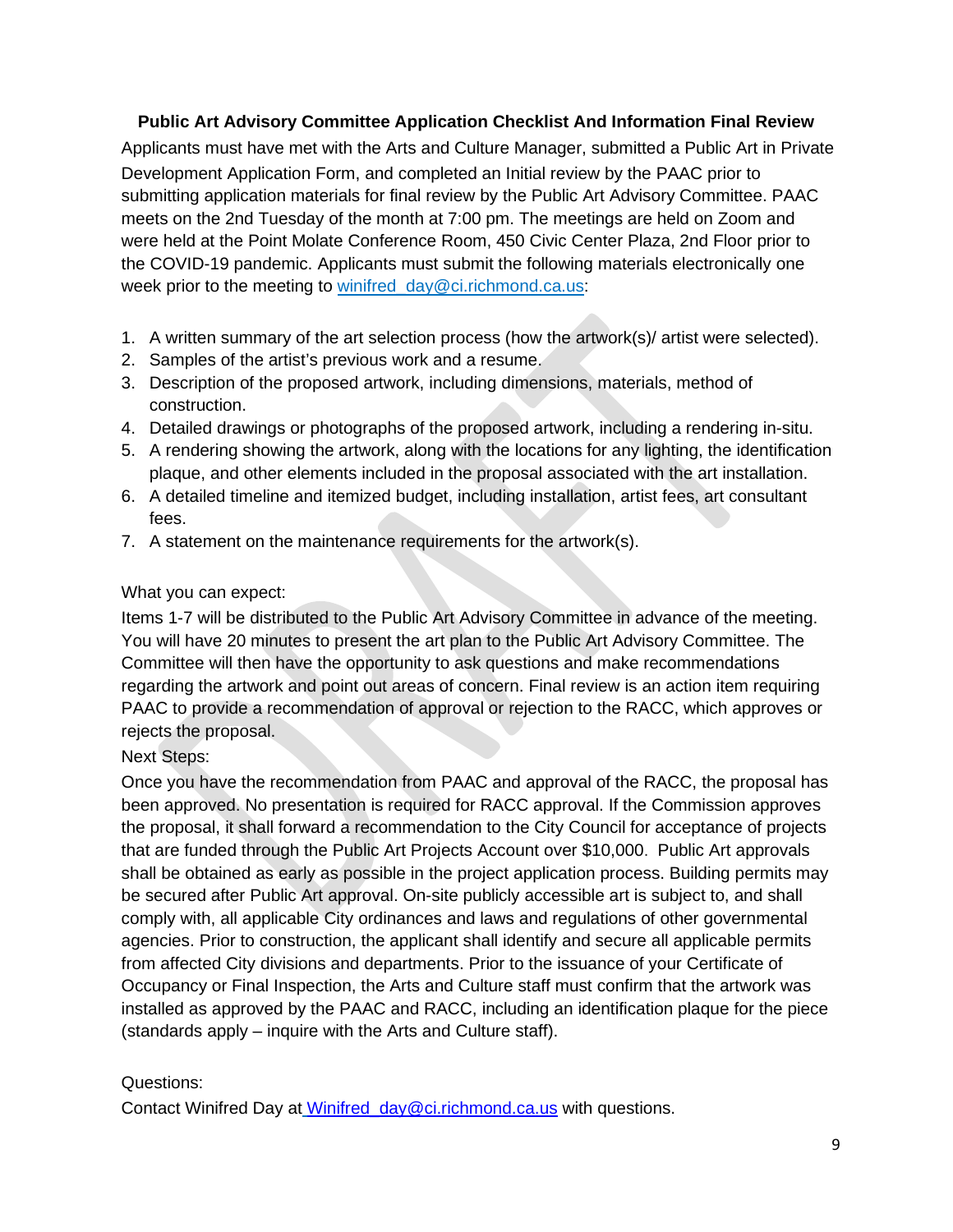#### **Public Art in Private Development Frequently Asked Questions OVERVIEW**

## WHY IS RICHMOND REQUIRING THAT MY DEVELOPMENT CONTRIBUTE TO PUBLIC ART?

Public art is an important element in private development that allows Richmond residents to celebrate our city's character and aspirations, enhance civic pride and a sense of place, and to reflect the creative community that lives, works, and visits here. Private development is critical to Richmond's growth. Successful public art projects have the ability to infuse new development with a strong connection to the community, giving both residents and visitors a vibrant sense of place.

## WHAT IS A WORK OF PUBLIC ART?

Public art is artwork in the public realm, which may be situated on public or private property, and acquired through public or private funding. The most important aspect of a work of public art is that it is created by a professional working artist of recognized achievement in the field of public art. The artist may collaborate with architects, landscape architects, engineers, lighting designers and/or other professionals, but he or she must be the primary designer of the art project, and must hold the contract with the developer for the work of art.

## HOW WOULD MY DEVELOPMENT BENEFIT FROM INCORPORATING PUBLIC ART ON SITE?

There are many benefits for Developers in commissioning public art, including gaining visibility, making their properties more attractive and memorable to both business and residential markets, and promoting good relationships within the community.

## **POLICIES**

### WHAT ARE RICHMOND'S REQUIREMENTS FOR PUBLIC ART IN PRIVATE DEVELOPMENT?

Richmond's One Percent for Public Art of Private Projects Program Ordinance, adopted by the City of Richmond in 2017, establishes a requirement for developers to include on-site publicly accessible art valued at one percent (1%) of the building development cost or pay an in-lieu contribution of one percent (1%) of the building development cost to the City's Public Art Projects account as set forth in Section 12.62.100. This is applicable to new commercial structures, industrial structures, multifamily projects with 10 or more units, and all construction of building additions, renovations and/or tenant improvements exceeding \$500,000.00 in building costs. Costs incurred and/or attributed to compliance with the identification and/or mitigation of seismic hazards, environmental conditions, including hazardous or toxic materials, or retrofitting for solar energy or other energy-saving facilities relating to existing structures shall not be included in calculating a project's building development cost. More information can be found in Chapter 12.62 of the Richmond Municipal Code.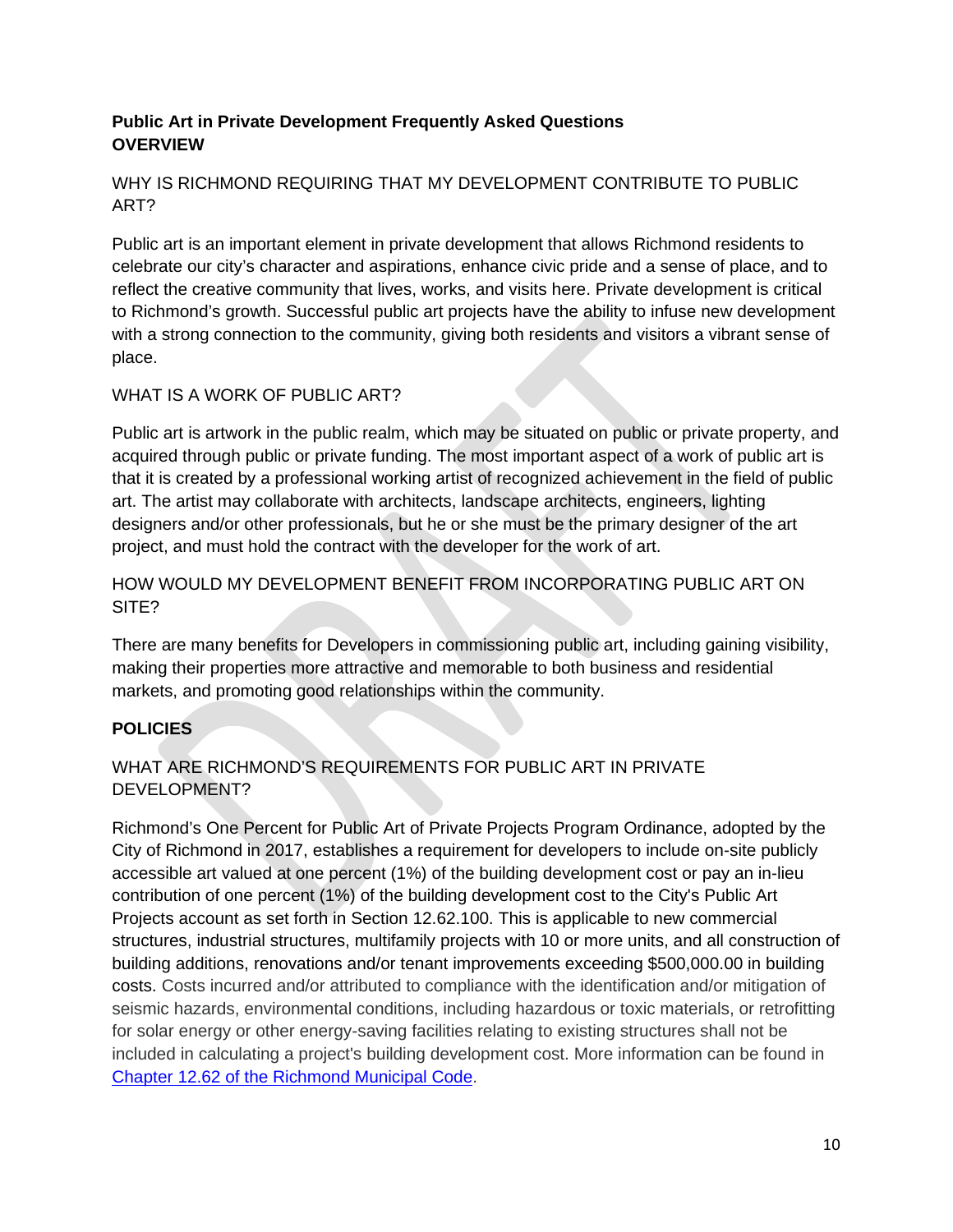#### WHAT ARE THE COMPLIANCE REQUIREMENTS WITH APPLICABLE CITY ORDINANCES?

On-site publicly accessible art is subject to, and shall comply with, all applicable City ordinances and laws and regulations of other governmental agencies. Prior to construction, the applicant shall identify and secure all applicable permits from affected City divisions and departments. Below are links to the following departments:

- Planning
- Building
- Public Works

#### WAIVER OF CONDITIONS

Any portion of the provisions of this article may be waived by majority vote of the City Council.

#### **PROCEDURES**

HOW AND WHEN DO I SUBMIT THE PUBLIC ART IN PRIVATE DEVELOPMENT APPLICATION FORM?

Developers are required to submit the Application Form. The applicant must provide the following information: development address, applicant/architect name and contact information, owner name and contact information, estimated building development costs (including labor and materials), and the estimated development size (square feet). The applicant will be required to write 1% of the Estimated Building Development Costs and will have to choose between placement of original public art of site and payment of in-lieu fee to the Public Art Projects Account. This application must be submitted within 60 days of submission of initial application to the Planning department. Final building development costs of the construction will be determined at the time of Building Permit application.

## HOW DO I PAY THE IN-LIEU CONTRIBUTION?

In lieu of an on-site project, a Developer may contribute 1% of the estimated Building Development Costs to the City's Public Art Projects Account. Developers submit the payment alongside building permits for 1% paid to the Public Art Projects Account. To verify that it has been paid, the Arts and Culture Manager signs the permit card. The developer and/or owner may, by special application and review by the Public Arts Advisory Committee and approval by the Richmond Arts and Culture Commission, satisfy the in-lieu contribution with the inclusion of space within the development project that is generally open to the public during regular business hours and is dedicated by developer and/or owner for regular use as a rotating art gallery, free of charge and/or with developer and/or owner's provision, design and commitment of at least five hundred (500) square feet of space within the development project, to be made available to the public for the primary use of arts and cultural programming. If expenditures do not utilize the entire 1% of the Building Development Costs, the remainder shall be deposited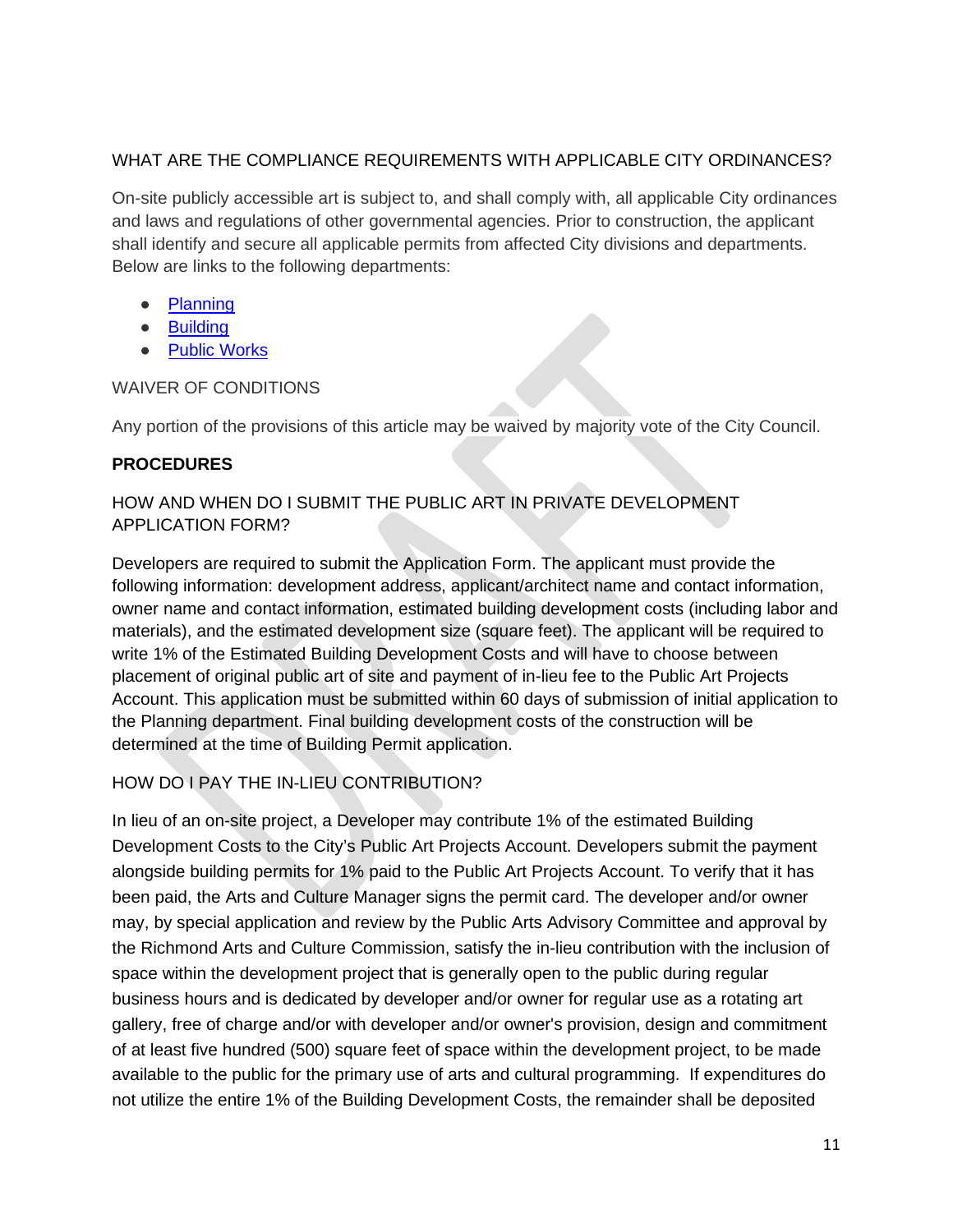into the Public Art Projects Account. The Arts and Culture Manager confirms the receipt of contribution to the Public Art Projects Account in lieu of providing art on-site prior to the final Certificate of Occupancy issuance or Final Inspection.

### HOW DOES PUBLIC ART ON SITE GET SELECTED?

First, the Developer should meet with the Arts and Culture Staff within 60 days of the initial application to the Planning Department. At this meeting, the Developer will gain more details about the process, eligible types of artwork, costs and resources available. This consultation must be complete before the development project is calendared for consideration by a public body, including the Design Review Board, Planning Commission or City Council, and before the Community Development Director issues any approvals with respect to the project. Once this initial meeting has taken place, the Developer can choose from the following methods:

- Employ a private, Public Art Consultant whose services would be used to solicit or identify public artists that meet the City's criteria for public art. Some Art Consultants also manage the process from start to finish. The fee for the use of a Consultant is included in the 1% budget allocation. A portion of the budget (5%) goes to the Arts and Culture Staff and Community Development staff to offset administrative costs associated with your project.
- Delegate project management and administration process to the City of Richmond Arts and Culture Staff and Community Development staff. Project management and administrative costs will be allocated from the overall art budget and costs will not exceed 20% of the total art budget.
- Although not recommended, the Developer can directly propose an artist or work of art and pay a portion of the budget (5%) to Arts and Culture Staff and Community Development staff for the administration of your project.

At the Initial PAAC Review, the Developer presents the development plan and outlines their plan for arts administration to the Committee and receives guidelines and recommendations from the PAAC. The process of selecting artwork varies based on the approach taken, but often the City or the Private Art Consultant solicits responses to a Request for Qualifications for artists. A panel of art professionals in the area (can include members of the Public Art Advisory Committee but does not need to) may review the proposals and shortlist candidates. Oftentimes, a public forum is held where members of the public can view samples of the shortlisted artwork. Then a final artist is selected by the panel. Then a presentation must be made to the PAAC for the Final PAAC Review which will include description of artwork, detailed drawing or photographs of the proposed work, a summary of the selection process, timeline, itemized budget, maintenance requirements, and more. PAAC must recommend approval or rejection for the RACC. If the Commission approves the proposal, it shall forward a recommendation to the City Council for acceptance of projects that are funded through the Public Art Projects Account over \$10,000.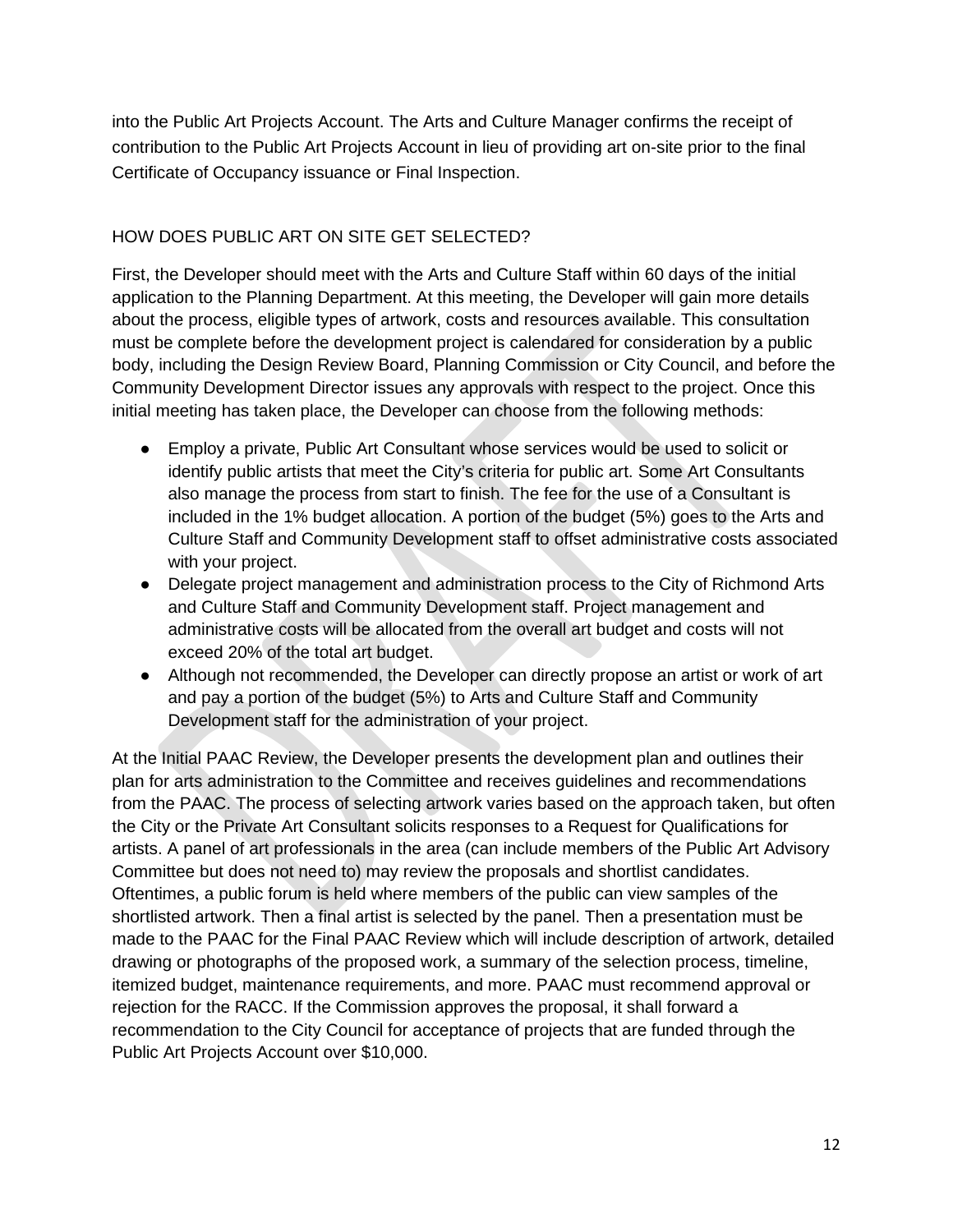## AT WHAT POINT AM I REQUIRED TO PRESENT WHAT THE ARTWORK WILL LOOK LIKE?

The Developer should present their final Art Plan at the Final Review meeting with the Public Art Advisory Committee (PAAC) once the following information has been formulated by the Developer:

- $\bullet$  The process that outlines how the artwork and artist were selected (i.e.  $RFA/RF$ ); through an Art Consultant; Invitation / Commission; Direct Selection / Purchase)
- Images of previous work by that artist and Resume.
- Description of artwork, including overall length, width and height, materials, and method of construction;
- Detailed drawings or photographs of the proposed work;
- Detailed drawings of the specific public art site showing: location of artwork and location of plaque for artwork;
- Detailed timeline and itemized budget including installation, artist fees and any art consultant fees;
- Description of maintenance requirements.

WHAT CRITERIA DOES THE PUBLIC ART ADVISORY COMMITTEE APPLY TO REVIEW PROPOSALS AND PROVIDE RECOMMENDATION FOR APPROVAL TO THE RICHMOND ARTS AND CULTURE COMMISSION?

When reviewing the final Art Plan, the PAAC will evaluate the public art based on the following criteria:

- Appropriateness of the artwork to the site;
- Quality and originality of the artwork;
- Visibility of the artwork by the public;
- Engagement or Interactive Elements;
- Durability of Materials;
- Public Safety.

## APPROVAL BODIES

The Final Art Plan is reviewed by the PAAC. An official recommendation for approval or rejection is given from PAAC to RACC. The RACC then provides approval or rejection of the Final Art Plan. However, other bodies may comment on the placement of the art as it pertains to the architecture, circulation issues, lighting concerns, or other elements. If the Commission approves the proposal, it shall forward a recommendation to the City Council for acceptance of projects that are funded through the Public Art Projects Account over \$10,000.

### WHEN MUST THE DEVELOPER SUBMIT THE FINAL PROPOSAL AND INSTALL PUBLIC ART ON SITE?

Public Art approvals shall be obtained as early as possible in the project application process. The Developer must submit their final art proposal for PAAC review and RACC approval before the issuance of a building permit. The artwork must be completed, installed and inspected by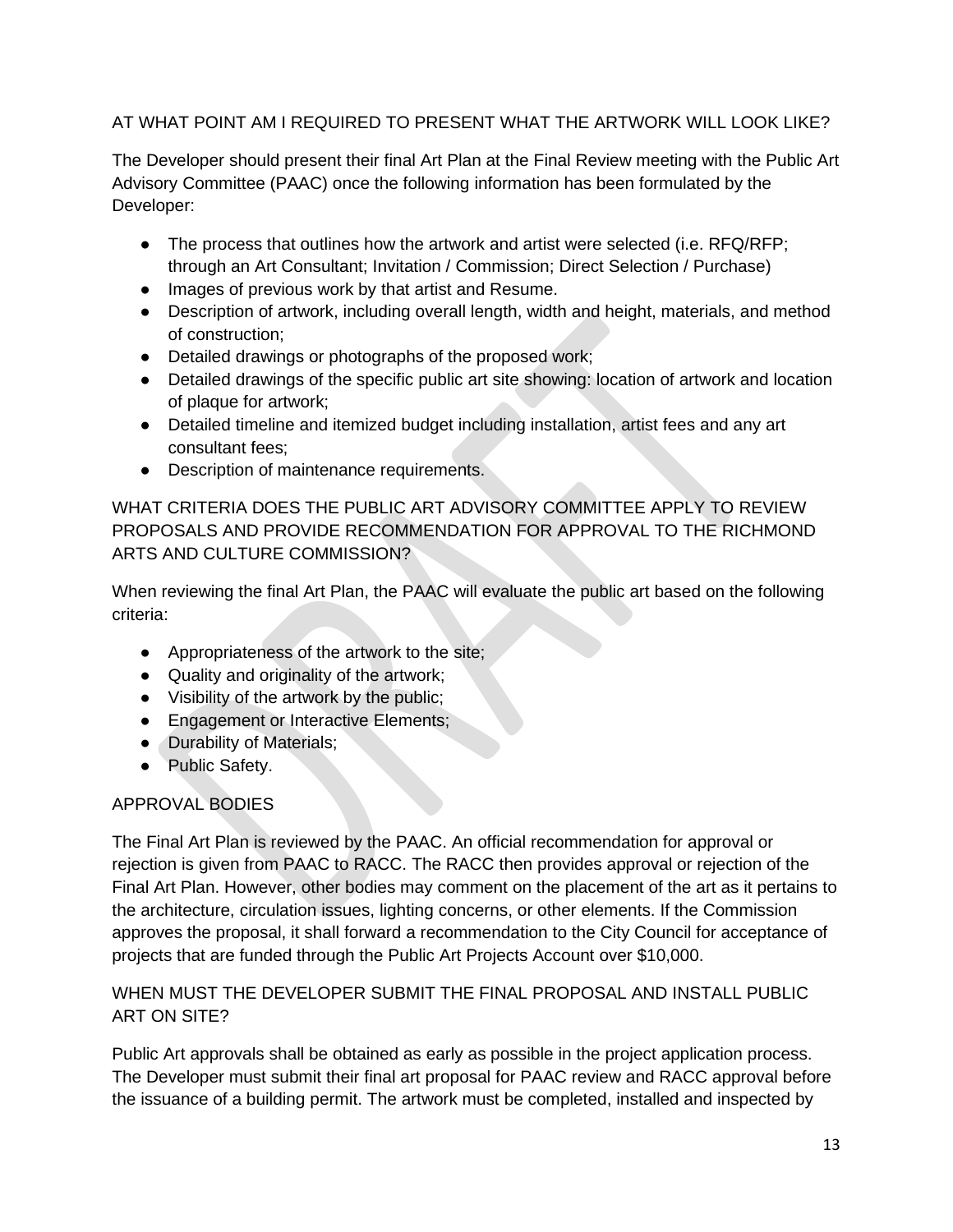the City's Arts and Culture staff before the final Certificate of Occupancy or Final Inspection can be issued.

#### WHO OWNS THE ARTWORK?

The public art is owned by the property owner. The artist maintains the copyright. For more information, visit Americans for the Arts.

#### WHO IS RESPONSIBLE FOR MAINTENANCE OF ARTWORK?

The property owner is responsible for the maintenance and conservation of the artwork. Durable materials should be used for minimal maintenance and proven ability to withstand the specific environmental conditions of the site. Artwork shall have reasonable maintenance requirements as specified by the artist and these requirements shall be compatible with routine city maintenance procedures.

#### WHAT HAPPENS IF THE OWNER SELLS THE PROPERTY?

In case the development project is sold, the ownership of the public art will be transferred with the property. The artwork must remain at the development in the location approved by the RACC and may not be claimed as the property of the seller or removed from the site.

#### I WANT TO REMOVE THE ARTWORK FROM THE DEVELOPMENT SITE. WHAT SHOULD I DO?

If the development owner wishes to sell, deaccession or remove the artwork from a site, the owner must notify the City a minimum of 90 days before removing the work.\* The owner must notify the Public Art Advisory Committee (PAAC) and receive approval from the Richmond Arts and Culture Commission (RACC). The Developer will be required to replace the sold or deaccessioned artwork with an alternative work of equivalent or greater value, as determined by the PAAC. In the alternative, the Developer can choose to contribute to the Public Art Projects Account in lieu of replacing on-site art. \*As it pertains to public art, property owners and developers should be aware of Visual Artists Rights Act (VARA), a section of the Federal Copyright Legislation. Among other things, this law forbids the willful destruction of a work of visual art. For further information regarding VARA, see United States Code Annotated, Title 17. Copyrights, Chapter 1 – Subject Matter and Scope of Copyright, Current through P.L. 105-153, approved 12-17- 97.